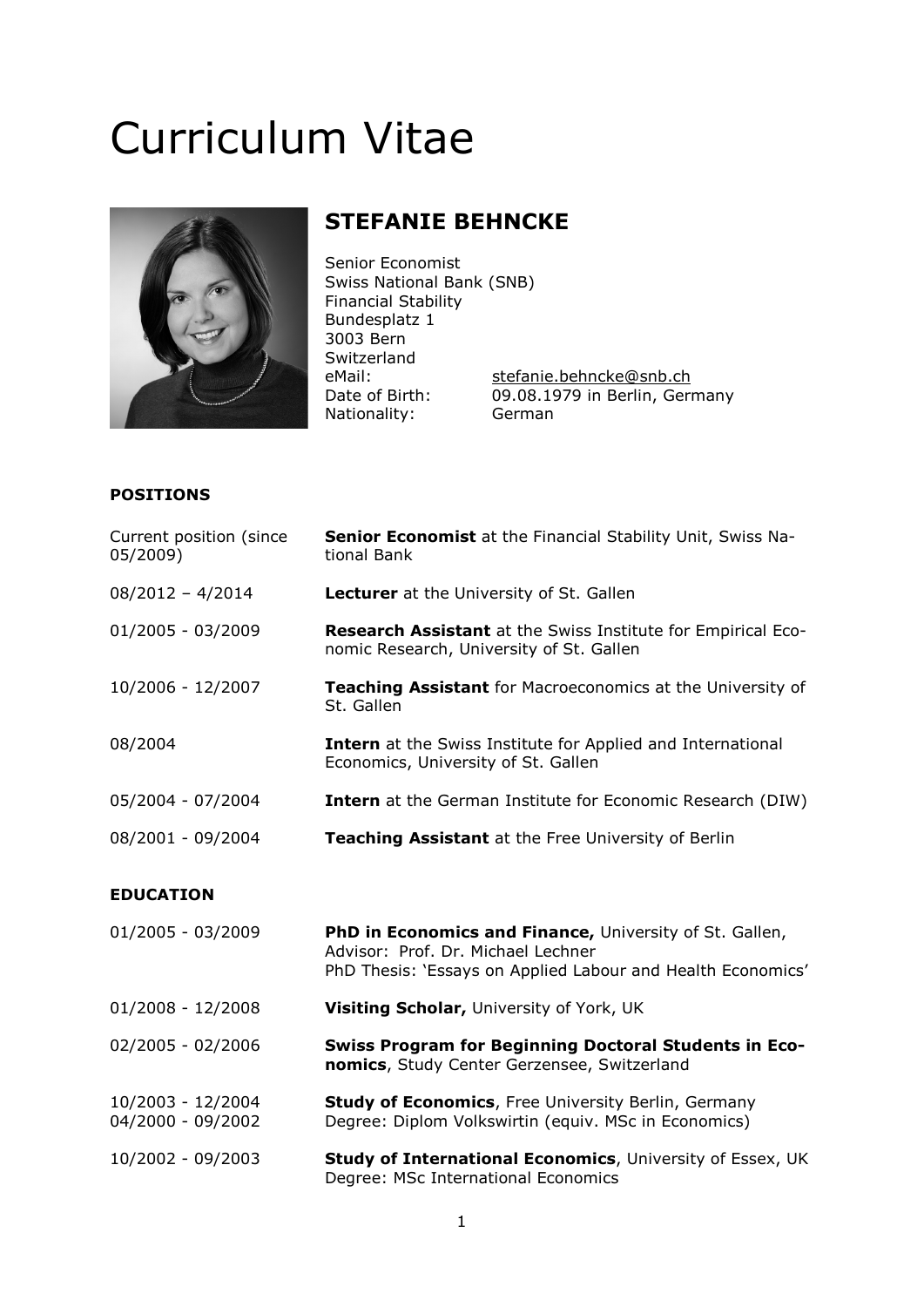# **SCHOLARSHIPS**

| $01/2008 - 12/2008$ | <b>Swiss National Science Foundation (SNSF)</b> |
|---------------------|-------------------------------------------------|
| 10/2002 - 09/2003   | <b>German Academic Exchange Service (DAAD)</b>  |
| 2001 - 2006         | e-fellows.net                                   |
| 02/2000 - 12/2004   | Studienstiftung des deutschen Volkes            |

# PUBLICATIONS

#### Refereed Scientific Journals

'How Do Shocks to Non-Cognitive Skills Affect Test Scores?', Annals of Economics and Statistics, Vol. 107/108, pp. 155-173, 2012.

'Does Retirement Trigger Ill Health?', Health Economics, Vol. 21 (3), pp. 282-300, 2012.

'A Caseworker Like Me – Does the Similarity between Unemployed and Caseworkers Increase Job Placements?', The Economic Journal, Vol. 120 (549), pp. 1430-1459, 2010 (with Markus Frölich and Michael Lechner).

'Unemployed and Their Caseworkers - Should They be Friends or Foes?', Journal of the Royal Statistical Society, Series A, Vol. 173 (1), pp. 67-92, 2010 (with Markus Frölich and Michael Lechner).

'Targeting Labour Market Programmes - Results From A Randomised Experiment', Swiss Journal of Economics and Statistics, Vol. 145 (1), pp. 221-268, 2009 (with Markus Frölich and Michael Lechner).

'Public Employment Services and Employers – How Important are Networks with Firms?', Zeitschrift für Betriebswirtschaft, pp. 151-178, 2008 (with Markus Frölich and Michael Lechner).

'Aktive Arbeitsmarktpolitik in Deutschland und der Schweiz – Eine Gegenüberstellung', Vierteljahreshefte zur Wirtschaftsforschung, Vol. 75, pp. 118-154, 2006 (with Markus Frölich and Michael Lechner).

'Statistical Assistance for Programme Selection – For a better targeting of Active Labour Market Policies in Switzerland', CES-ifo DICE, Vol. 4, pp.61-68, 2006 (with Markus Frölich and Michael Lechner).

#### Monographs

'Four Essays on Applied Labour and Health Economics: Evidence on the Impact of psychological Factors on Employment, test Scores and Health Outcomes', VDM Verlag Dr. Müller. ISBN: 978-3639276183, 2010.

# Expert Reports

'Statistically Assisted Programme Selection (SAPS)- Experience From a Targeting System in Switzerland', report on behalf of the Research Institute for Labour and Social Affairs (RILSA), 2010.

'Einfluss der RAV auf die Wiedereingliederung von Stellensuchenden', report on behalf of the State Secretariat for Economic Affairs (SECO), seco Publication, 2007 (with Markus Frölich, Michael Lechner, Stephan Hammer, Nicolas Schmidt, Sara Menegale, Anette Lehmann und Rolf Iten).